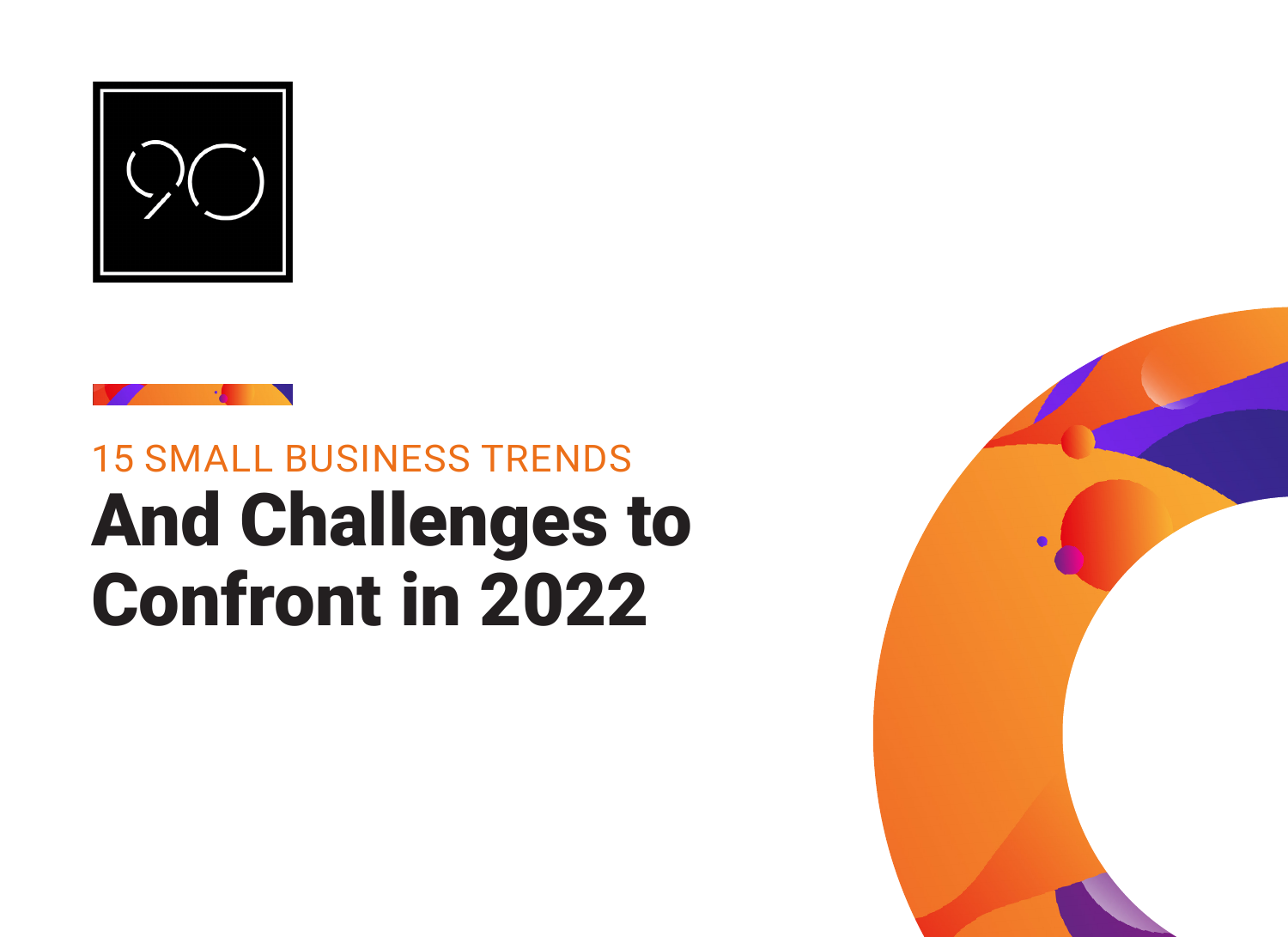**The ever-changing challenges and opportunities of small business often arrive hand-in-hand. The predictions for 2022's small business trends have arrived, and with them, a new set of opportunities to tackle.**

Here are the 15 trends in small business that you need to watch for in 2022, and our tips for overcoming the challenges ahead: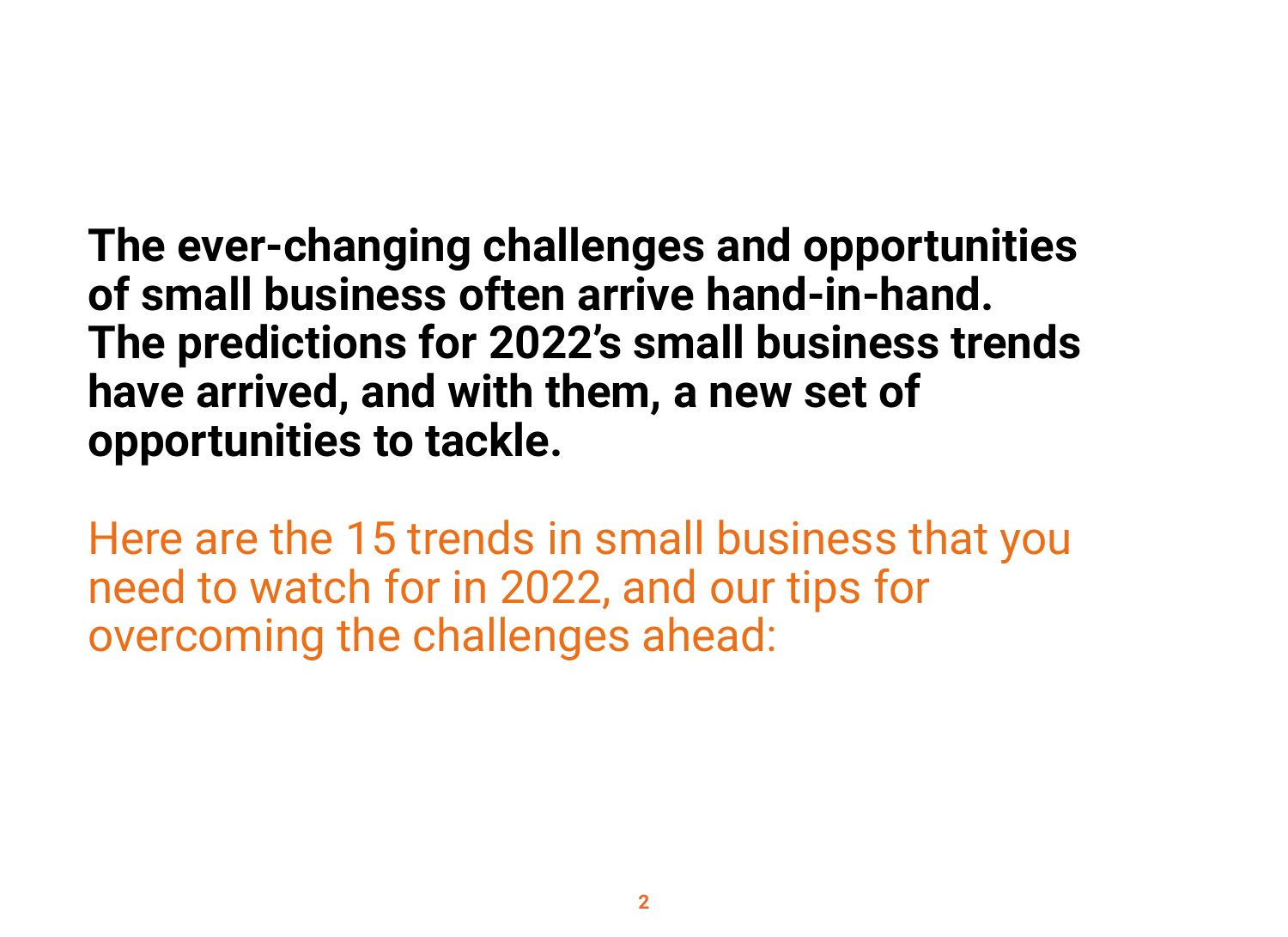### **1. THE "RETURN TO THE OFFICE" DATES WILL COME… AND GO**

This time last year, businesses were announcing their plans to return to the office. The proposed "return to the office" dates came and went in 2021. This year will likely be the same.

The COVID-19 pandemic will remain a deadly reality. What's more, the McKinsey Global Institute estimates that **[more than 20 percent](https://www.mckinsey.com/featured-insights/leadership/the-next-normal-arrives-trends-that-will-define-2021-and-beyond)** of the global workforce could work the majority of its time away from the office and be just as effective, if not even more so.

However, employers and employees are often at odds in their vision of the future. According to the Boston Consulting Group, **[89%](https://www.bcg.com/en-us/publications/2021/advantages-of-remote-work-flexibility)** of employees want to work remotely, at least part-time. Another study shows that **[83%](https://www.newsweek.com/2021/04/30/employees-balk-end-remote-work-going-back-office-stupid-1583059.html)** of CEOs want employees to return in person.

Rather than fighting hybrid and remote work models, companies will need to adapt to this new reality in

2022. According to a **[survey by Intermedia,](https://www.intermedia.net/blog/study-finds-half-smb-owners-believe-working-remotely-is-here-to-stay/)** 57% of small to medium-sized business owners said they would continue to offer remote work options in the long term.

There are tools to help them achieve (and surpass) the level of communication, productivity, and collaboration they experienced in the office. **Explore Ninety's comprehensive [collection of tools](https://www.ninety.io/features) and discover how Ninety can help you work from anywhere.**

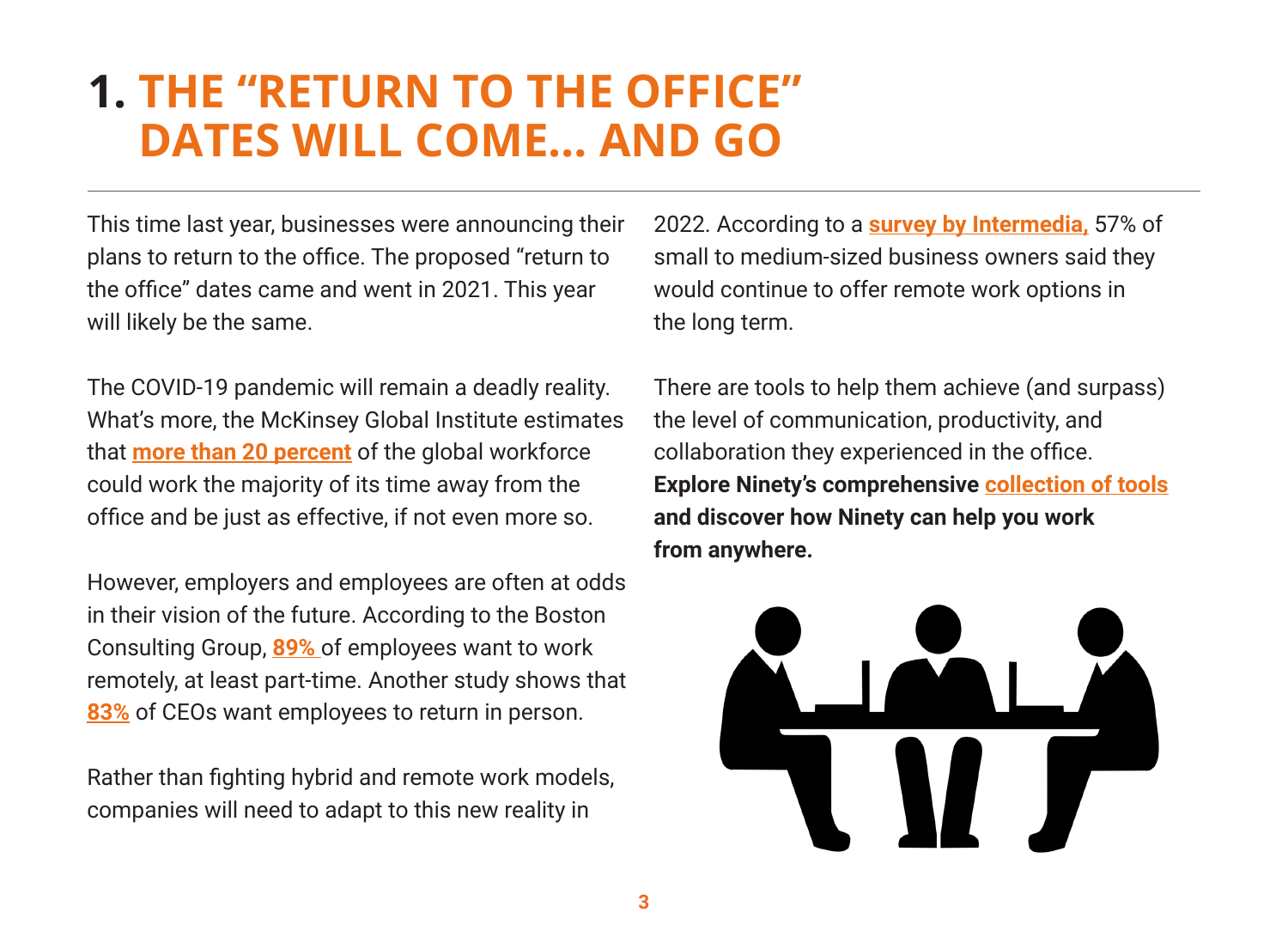# **2. THE NEED FOR TRANSPARENCY TOOLS WILL CONTINUE TO INCREASE**

As more companies adopt a hybrid or remote model, business owners and leaders will no longer be able to see their employees sitting at their desks all day. But there is still a desire to see what employees are working on. One of small business owners' biggest challenges is lack of visibility.

More than ever, employers want to know what their employees are working on, track deadlines and hold everyone accountable to agreed-upon timelines. There are tools to mitigate this fear. **Solutions like Ninety allow full transparency across the organization, so nobody is in the dark.** In Ninety, you can easily assign and track tasks, set goals, measure progress and gain insight into what everyone is doing.

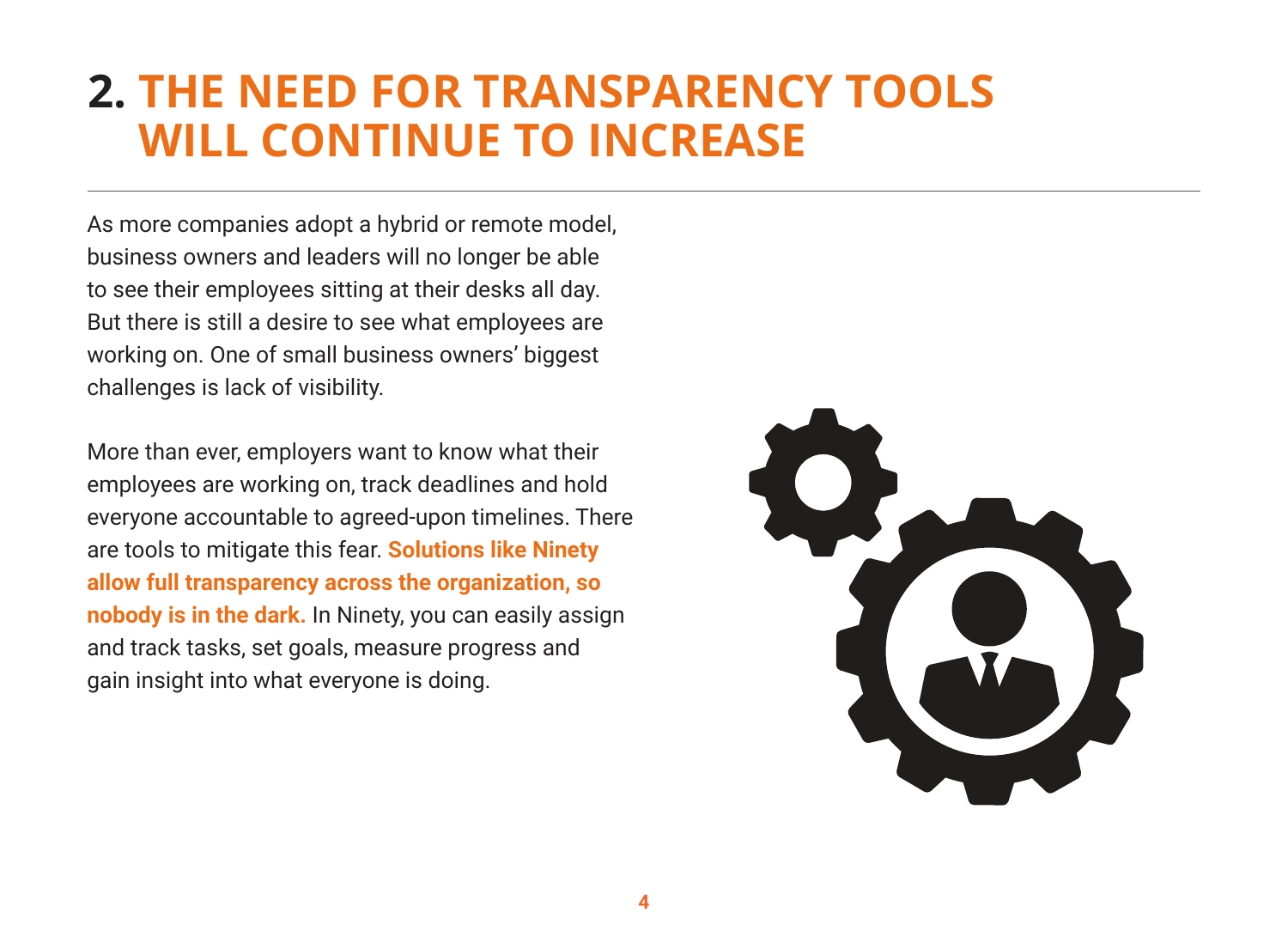## **3. COMMUNICATION WILL MAKE (OR BREAK) SMALL TO MID-SIZED BUSINESSES**

In 2021, many companies struggled to adapt to the **[unique communication styles](https://www.ninety.io/work-from-anywhere/how-to-communicate-with-remote-employees)** required by hybrid and remote work. As a result, they realized that good communication was necessary for happy and supported employees, correctly-completed assignments and invaluable collaboration.

The companies that fail to foster and practice good communication will suffer higher turnover rates, employee burnout, missed deadlines, lagging performance **[and more](https://fsd.servicemax.com/2017/11/08/6-business-impacts-poor-communication)**. **Software like Ninety helps teach and encourage [better communication,](https://www.ninety.io/blog/better-one-on-one-meetings-for-better-teams)** regardless of your preferred communication tools like Slack or Zoom.

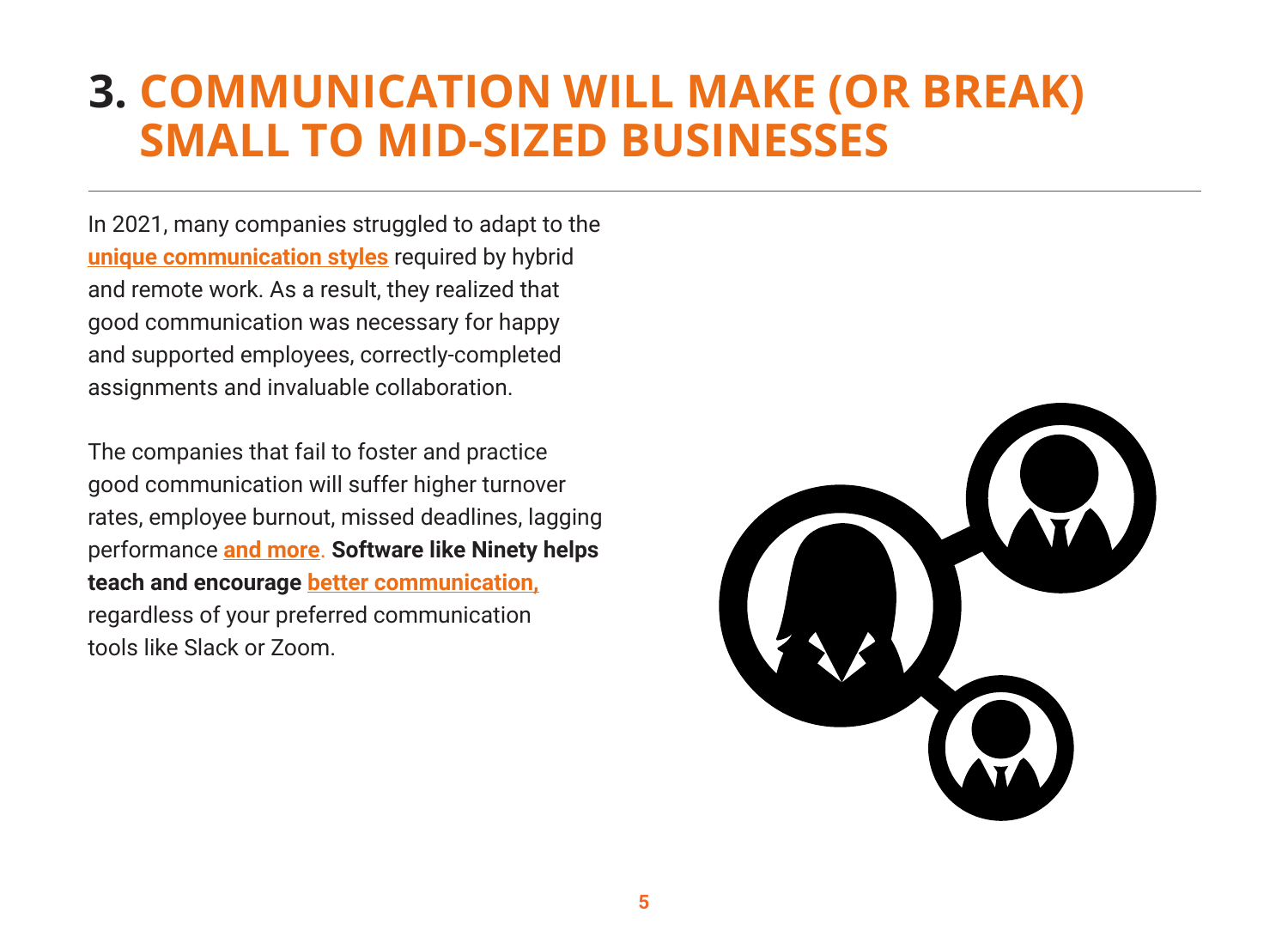## **4. BUSINESS OWNERS WILL GET COMPETITIVE FOR THE RIGHT TALENT**

2021 marked the year of The Great Resignation. Now, experienced and talented professionals aren't just looking for a job  $-$  they're looking for the right job.

Many companies see inefficiencies in traditional hiring models, and **[42%](https://www.cnbc.com/2021/05/06/small-businesses-struggle-to-find-workers-as-pandemic-eases.html)** of small businesses can't fill their job openings. Savvy business owners know that they can get anyone to fill an empty role at their company, but if they want the top talent, they're going to have to work for it.

Business owners are prepared to offer higher pay, more paid leave and stronger benefits. They're also already oversaturating job listing sites on their mission to fill empty roles, so you'll need to be ready to cut through the noise with a competitive offer and strong marketing efforts.

Getting clear on who you're looking for, what's important for a cultural fit and the responsibilities that need to be addressed will decrease onboarding time. Having an established **[Roles and Responsibilities](https://www.ninety.io/features#accountability-chart)  [matrix](https://www.ninety.io/features#accountability-chart)** will help speed up and smooth out this process.

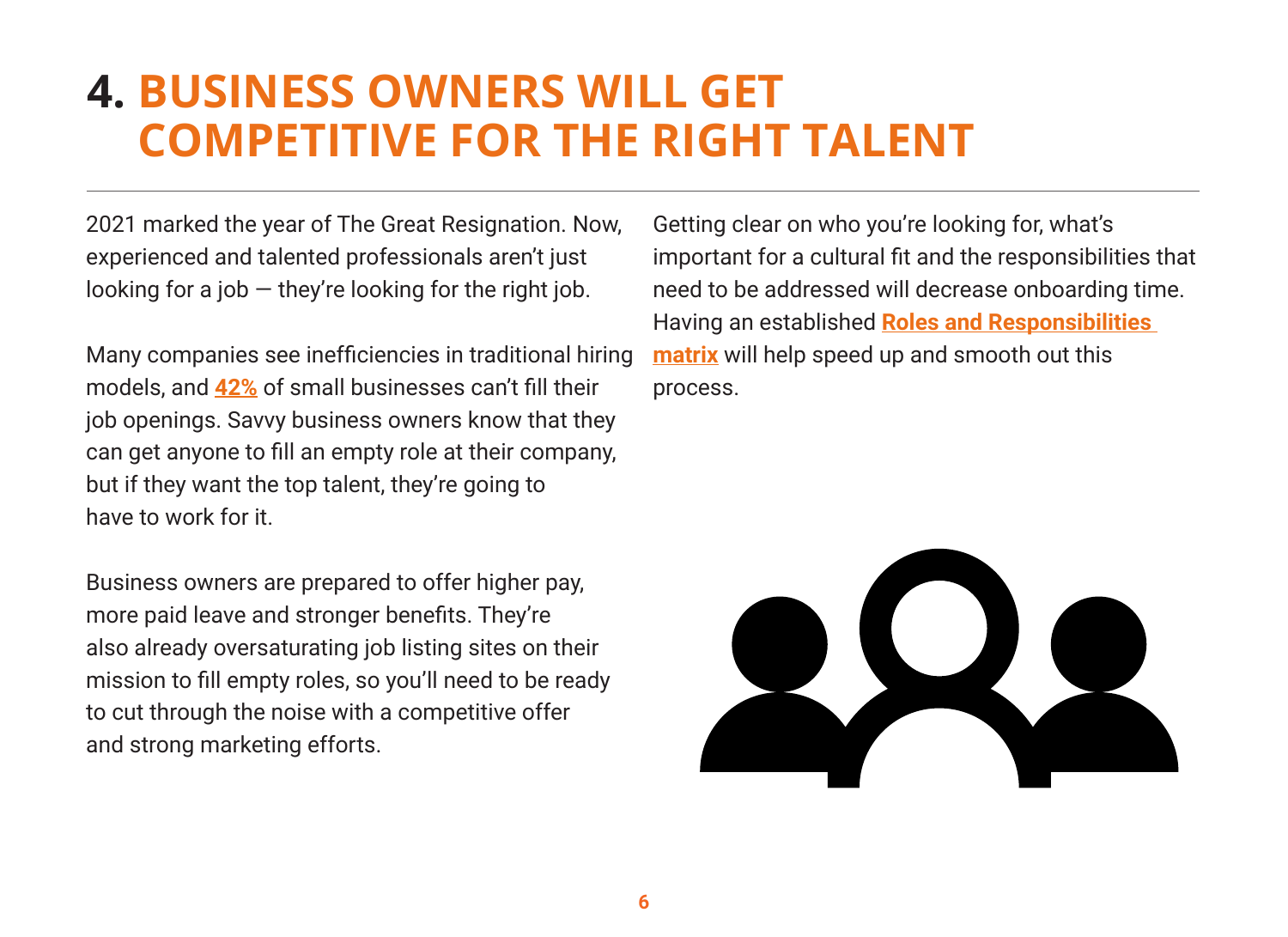# **5. ENTREPRENEURSHIP WILL CONTINUE TO RISE**

People got innovative in response to the pandemic and consumers' new and urgent needs. According to the United States Census Bureau, more than **[1.5](https://www.census.gov/econ/currentdata/dbsearch?program=MARTS&startYear=1992&endYear=2021&categories=44X72&dataType=SM&geoLevel=US&adjusted=1¬Adjusted=1&errorData=0)  [million](https://www.census.gov/econ/currentdata/dbsearch?program=MARTS&startYear=1992&endYear=2021&categories=44X72&dataType=SM&geoLevel=US&adjusted=1¬Adjusted=1&errorData=0)** new-business applications were filed in the third quarter of 2020 alone. Compared to the same period in 2019, that figure doubled.

Because many of those businesses provide services that became particularly valuable in the pandemic, they'll likely look to expand in 2022. Small business owners who join forces with idea-hungry innovators can get an edge on competitors who will stick to their tried-and-true (and potentially outdated) products.

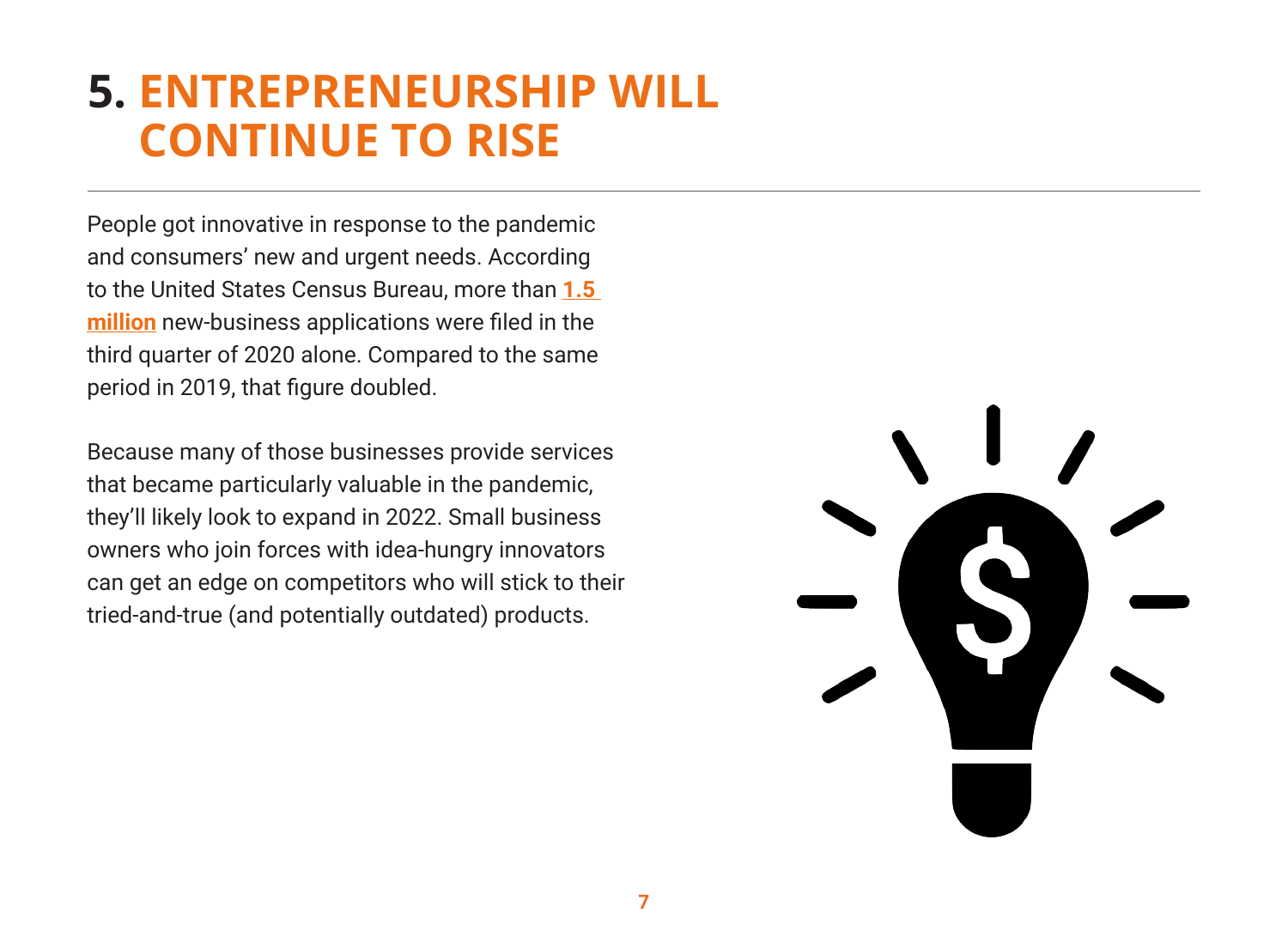# **6. THE FOURTH INDUSTRIAL REVOLUTION WILL FULLY ARRIVE**

For small business owners, this means an opportunity to take advantage of the newly available in-depth information about customers. In 2022, you'll be able to learn even more about your customers' preferences and habits.

However, a **[global survey from Salesforce Research](https://www.salesforce.com/blog/what-is-the-fourth-industrial-revolution-4ir/)** also found that 57% of customers are uncomfortable with how companies use their information. Of those polled, 62% are more afraid of their data leaks now than they were in 2018. So if you plan on utilizing new data to learn more about your customers, you'll need to establish strong digital security protocols.

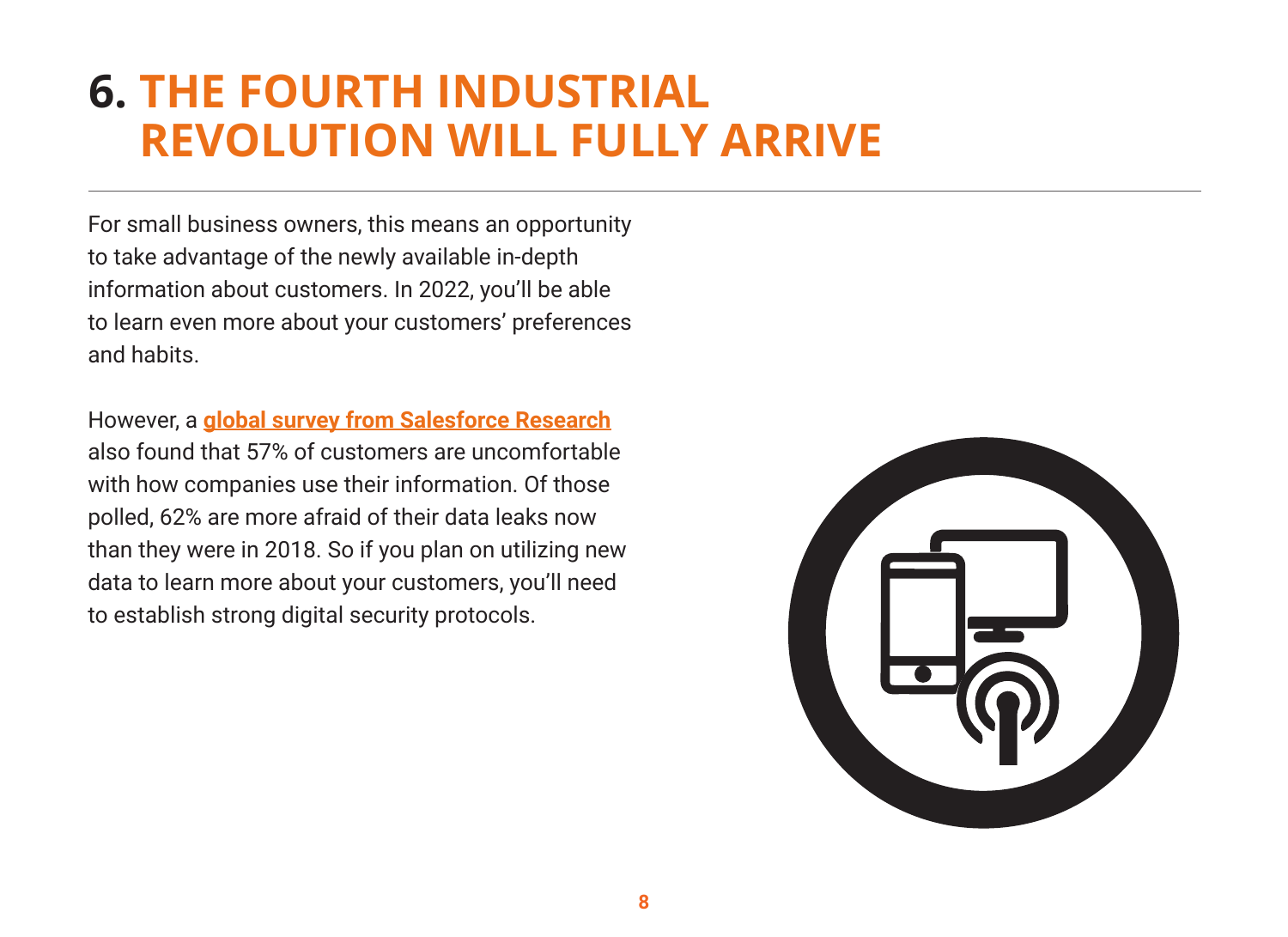#### **7. COMPANY SUPPORT FOR MENTAL HEALTH SERVICES WILL BECOME WIDESPREAD**

In one survey, **[92%](https://www.forbes.com/sites/jackkelly/2021/03/26/its-time-for-companies-to-focus-on-helping-employees-with-their-mental-health-and-well-being/?sh=10df8cbc44a1)** of CEOs said their businesses had increased focus on mental health after the pandemic. That's because, as **[a report](https://www.apa.org/pubs/reports/work-well-being/compounding-pressure-2021)** from the American Psychological Association shows, American workers are **[emotionally struggling](https://www.fastcompany.com/90695774/these-are-5-signs-that-your-company-puts-its-employees-over-profit)**.

According to the report, 79% of employees say they have experienced at least some work-related stress in the last month. Roughly 6 in 10 workers say they have experienced negative impacts of work-related stress in the last month. Among those who typically feel tense or stressed out during the workday, 71% intend to seek employment outside their company in the next year.

"Taking care of our employees is just the right thing to do," says Andrew Mueller, CEO of MaineHealth, the largest health system in northern New England. "We owe it to them to be there for them  $-$  especially in these challenging moments  $-$  given all the times they have been there to support our patients and communities. At the same time, there's a good business case for doing so."

Even smaller companies are working to provide **[more](https://www.unum.com/employers/hr-trends/guides-reports/mental-health-in-the-workplace)  [mental health support services](https://www.unum.com/employers/hr-trends/guides-reports/mental-health-in-the-workplace)** and benefits for their employees. The majority of businesses will likely follow suit in 2022.

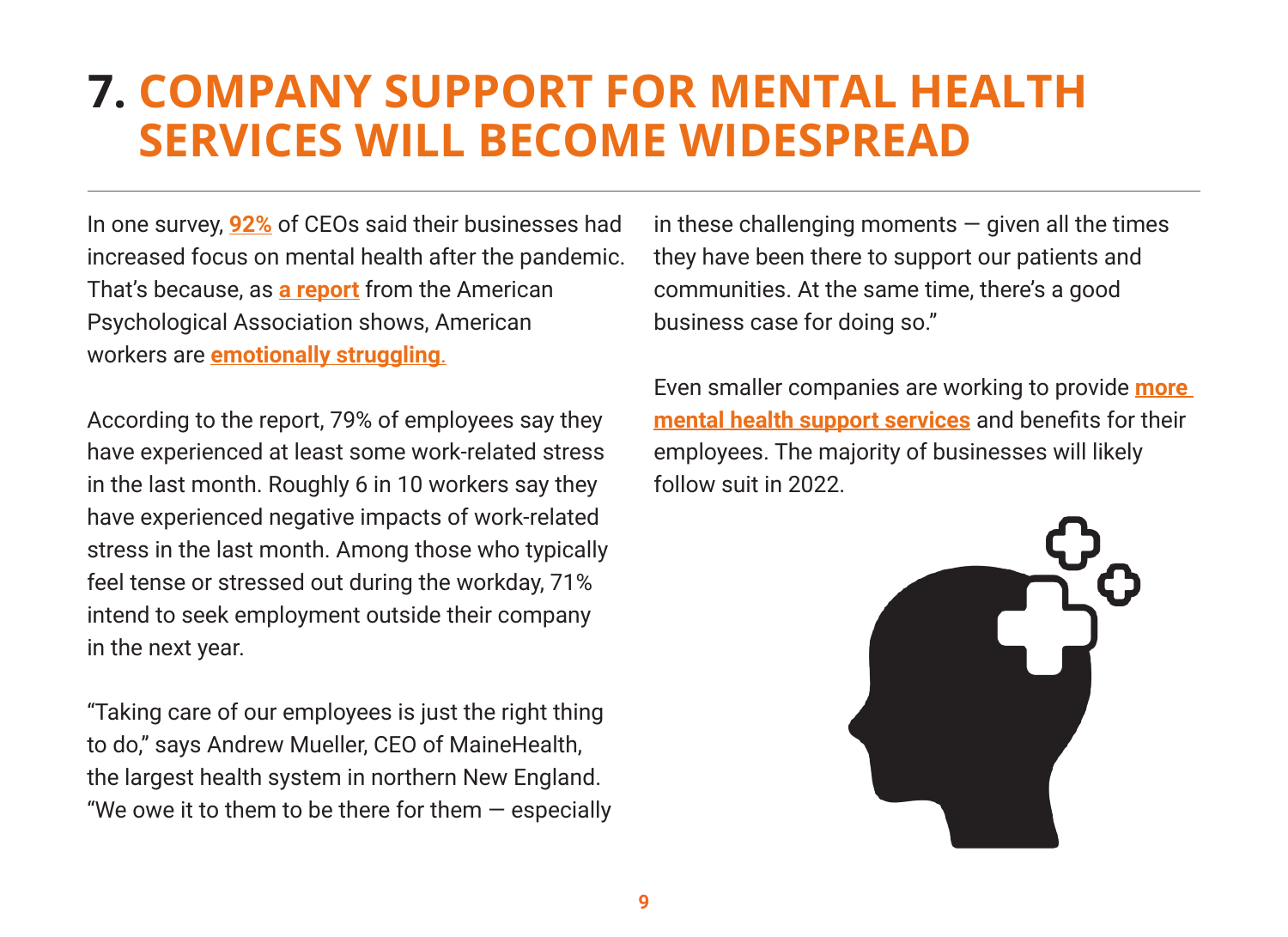# **8. BUSINESSES THAT CAN'T CONDUCT E-COMMERCE WILL LAG BEHIND COMPETITORS**

One of the top challenges for small businesses in 2022 will be meeting their customer's expectations for e-commerce. A **[McKinsey survey](https://www.mckinsey.com/business-functions/strategy-and-corporate-finance/our-insights/how-covid-19-has-pushed-companies-over-the-technology-tipping-point-and-transformed-business-forever)** published in October 2020 found that companies are three times likelier than before COVID-19 to conduct at least 80% of their customer interactions online. According to the same survey, the first half of 2020 alone saw an increase in e-commerce equivalent to that **[of the previous ten years.](https://www.mckinsey.com/business-functions/marketing-and-sales/our-insights/dtc-e-commerce-how-consumer-brands-can-get-it-right)**

Experts weren't sure what consumers would do once pandemic protocols loosened in 2021, but e-commerce popularity **[continued to rise](https://www.oberlo.com/statistics/how-many-people-shop-online)**. In 2022, these numbers are expected to climb further. By 2024, experts estimate that online shopping will be responsible for nearly 22% of all retail purchases globally.

Small and medium businesses will need to adapt, particularly in the mobile space. Mobile e-commerce sales are expected to reach **[\\$432 billion](https://www.roirevolution.com/blog/2021/06/coronavirus-and-ecommerce/)** in 2022. Listing products online, offering shipping and creating a great online user experience will drive revenue and increase visibility for smaller, local businesses.

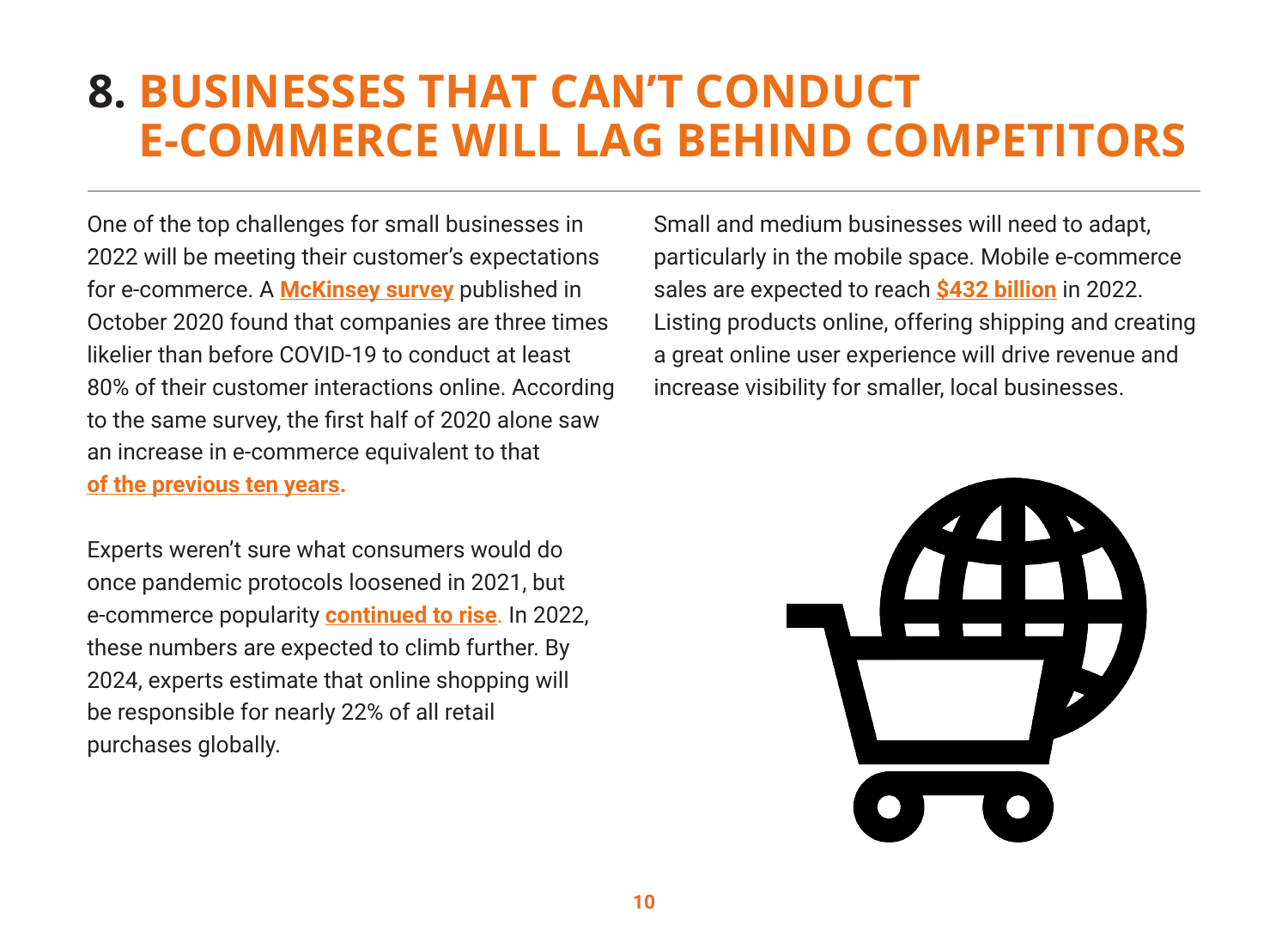## **9. ENVIRONMENTAL SUSTAINABILITY WILL BECOME A MA**J**OR FOCUS**

Consumers, investors and the general populace are growing increasingly concerned about the environmental sustainability of all businesses. Larger corporations may have more resources and incentives to commit to a greener approach, but smaller companies will also need to make concerted efforts, or customers will leave.

Globally, nearly eight in 10 consumers surveyed say they value sustainability, according to a recent study by IBM and the National Retail Federation. Over 70% of those surveyed said they would pay, on average, **[35% more for eco-friendly brands](https://www.barrons.com/articles/docusign-stock-price-news-51639188448)**.

Committing to working with **[banks](https://makechange.aspiration.com/most-ethical-banks/)** that invest in environmentally neutral ventures, volunteering with (and donating to) charities, using power from green energy sources and creating products that don't negatively impact the environment are all steps that you can take to improve your brand's reputation in 2022. Sustainability efforts will likely be one of the continuing trends in small business beyond 2022.

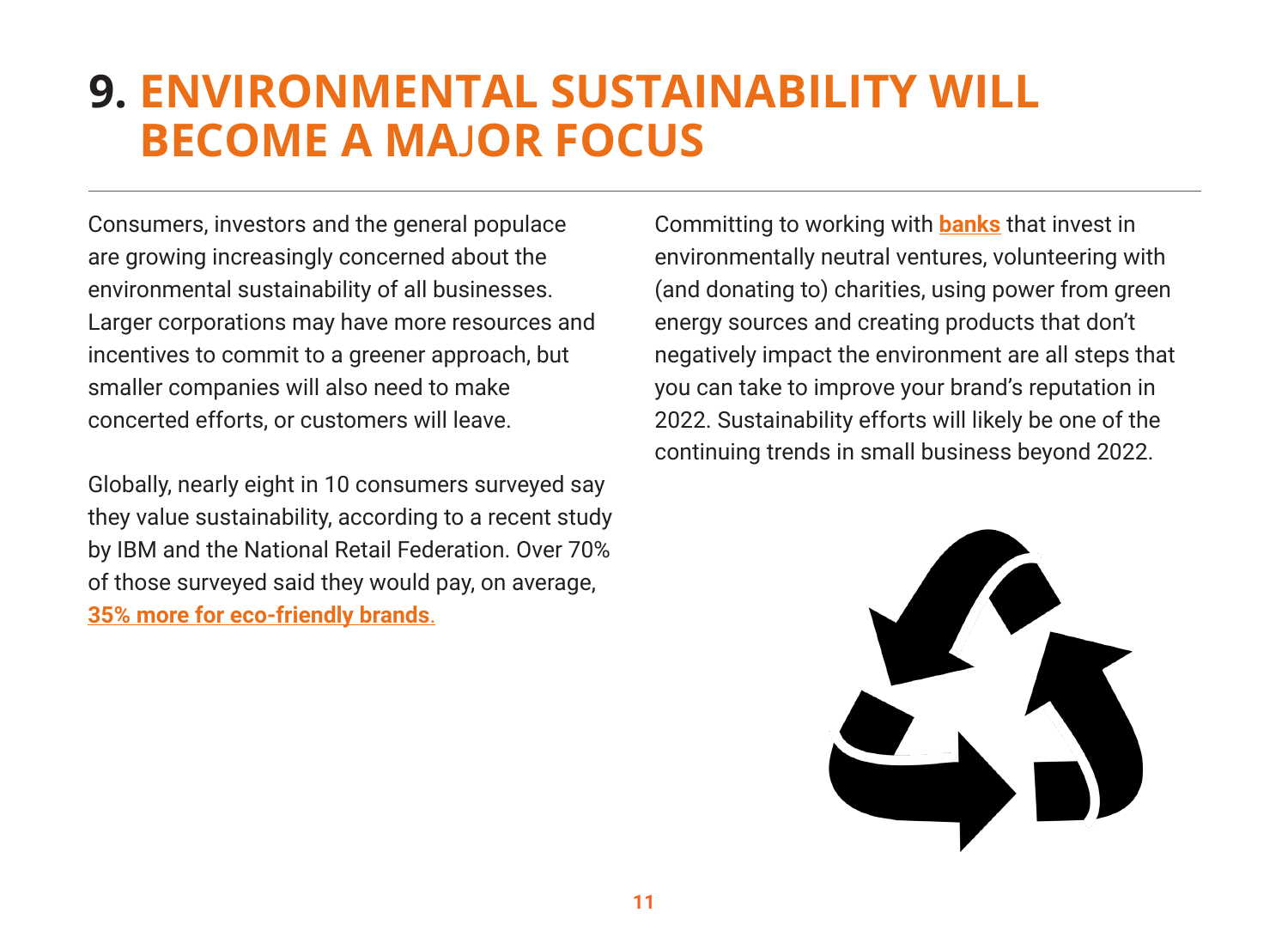# **10. PEOPLE WILL CONTINUE TO SEEK OUT AND SUPPORT SMALLER BUSINESSES**

Customers deliberately sought out and supported small businesses in response to the pandemic, **[especially in their local communities](https://www.paychex.com/articles/management/small-business-trends)**. According to a **[Mastercard study](https://www.mastercard.com/news/europe/en-uk/newsroom/press-releases/en-gb/2020/october/love-for-local/)**, 49% of consumers made this switch specifically to help their communities bounce back.

To retain these new customers, small and mid-sized businesses will need to continue their local marketing efforts and prove that they can provide a better experience than competitors. They'll also need to scale up their internal organizational efforts. **2022 is the year when more small and mid-sized companies will implement business operating software, like [Ninety,](https://www.ninety.io/) to help them get aligned.**

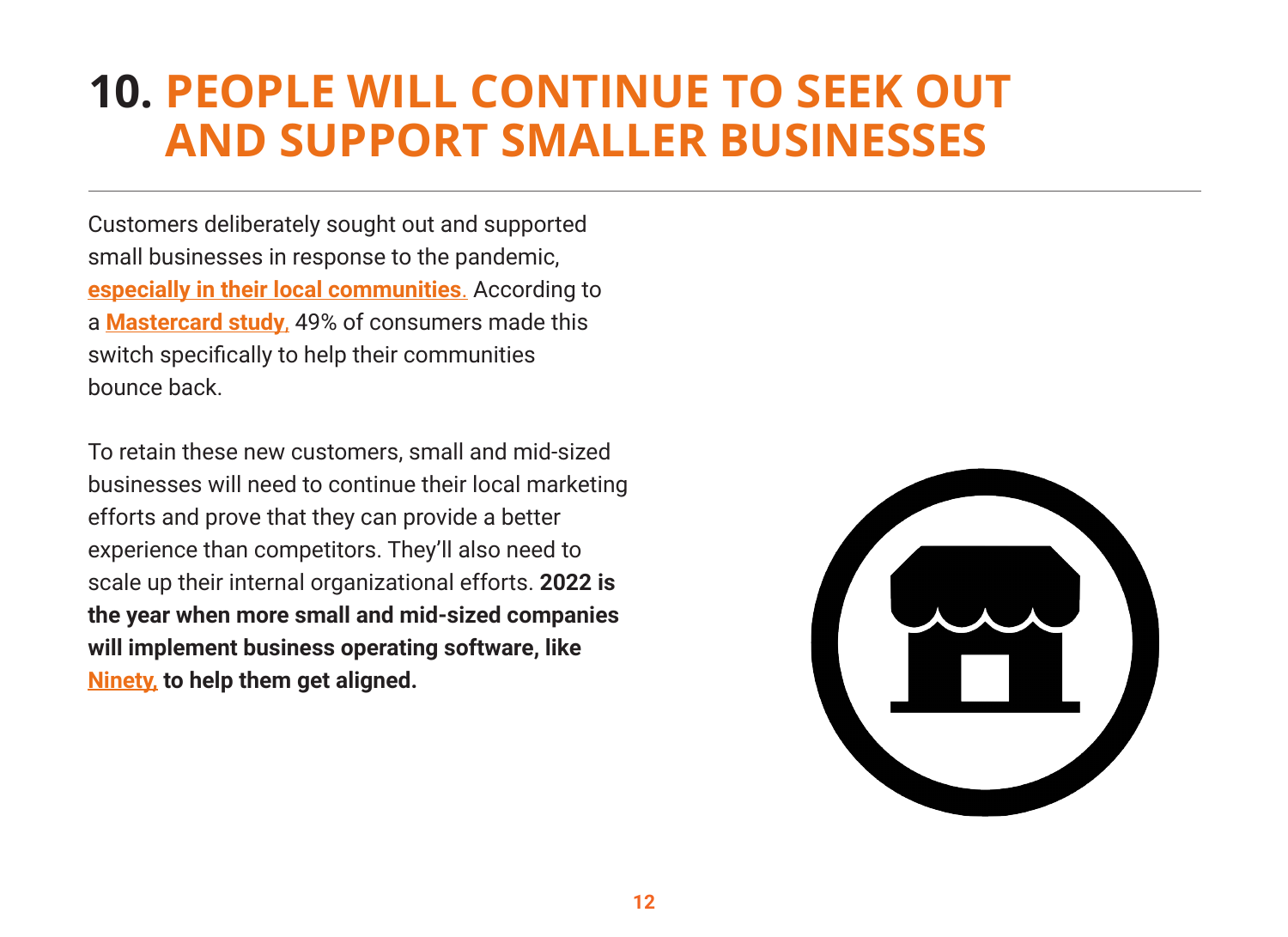# **11. SOCIAL MEDIA MARKETING WILL NO LONGER BE OPTIONAL**

**[One-fifth of all ad dollars](https://www.forbes.com/sites/bradadgate/2021/12/08/agencies-agree-2021-was-a-record-year-for-ad-spending-with-more-growth-expected-in-2022/?sh=7903118a7bc6)** spent in 2021 went toward social media. Much of that was spent on social media video marketing. In 2021, ad spending for all video marketing came in at \$81.9 billion for the year, increasing 12% from 2020.

Investing in **[social media monitoring](https://financesonline.com/top-20-social-media-monitoring-tools/)** (and hiring a real social media manager instead of your 20-year-old nephew) will be a worthwhile expenditure for most small and mid-sized businesses in 2022. **Tracking tools like Ninety's [Scorecard](https://www.ninety.io/features#scorecard) make it simple to monitor the social media efforts that are working for your business (and the posts that aren't) so you can make better-informed decisions.**

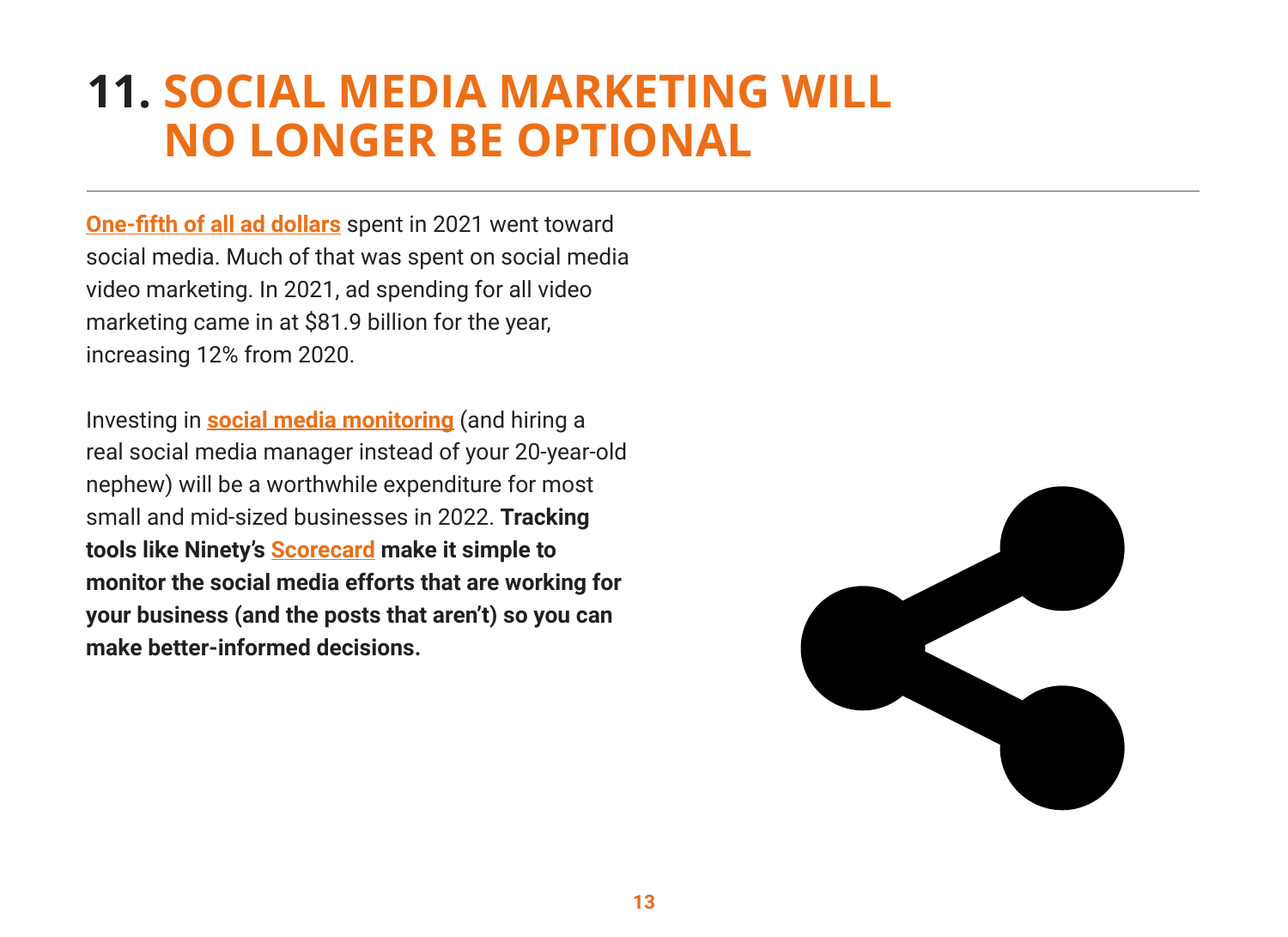# **12. DATA-DRIVEN DECISION MAKING WILL BECOME EASIER**

**[A BARC research report](https://www.tableau.com/learn/whitepapers/future-analytics-barc-research-report)** revealed that businesses that used big data saw a profit increase of 8% and a cost reduction of 10%. Big data is available for just about every industry, but it means nothing if you're not tracking and taking advantage of it.

When small and mid-sized business owners have all the pertinent information at their fingertips and that data is openly shared across the organization, everyone can unite around data-informed decisions that will propel the company forward. **Tools like the [Scorecard](https://www.ninety.io/resources#single/0) within Ninety allow you to visually track measurables, input relevant data and use that information to guide your choices.** 

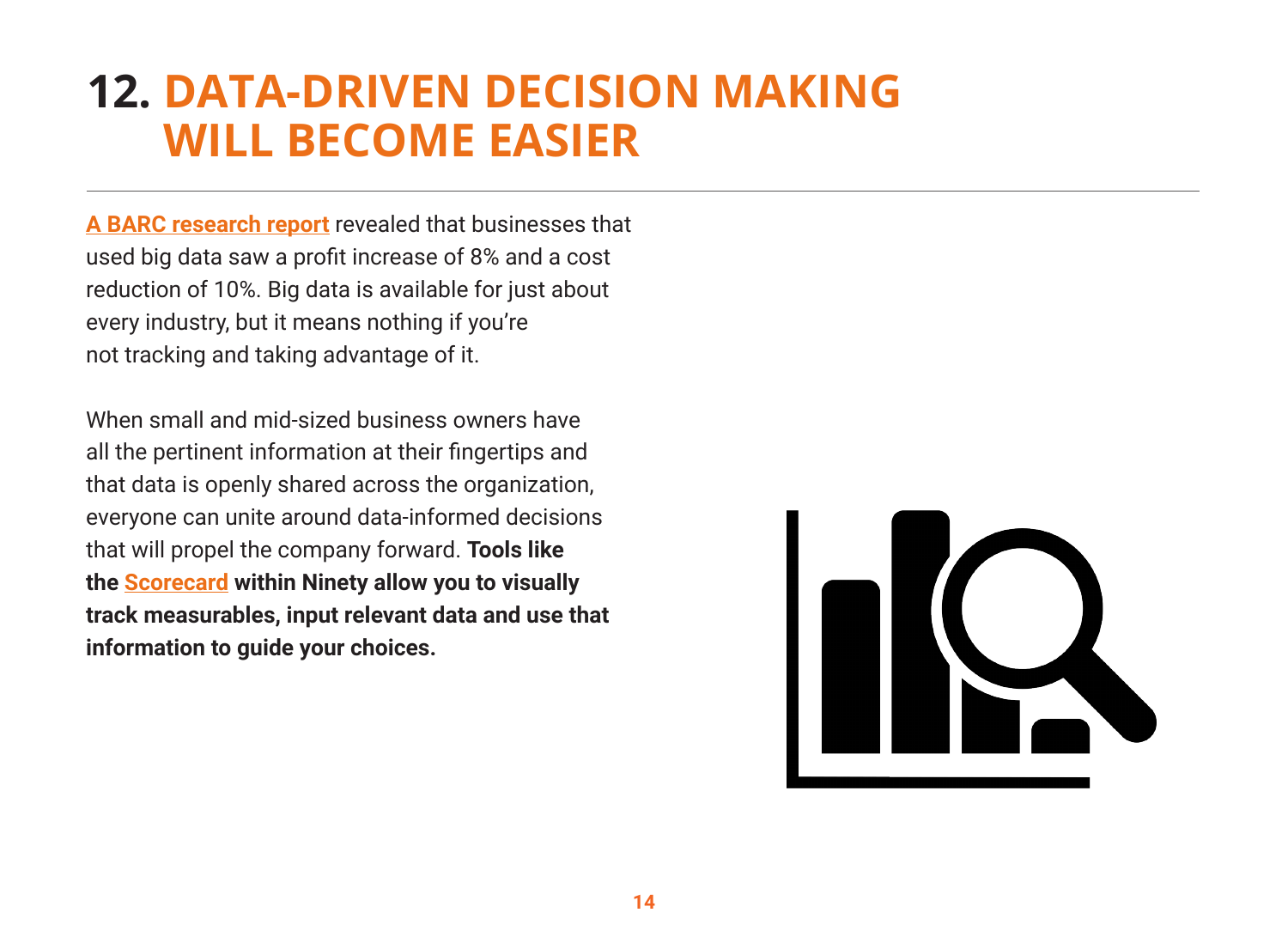# **13. BUSINESSES WILL ADAPT TO ACCOMMODATE SHORTER ATTENTION SPANS**

Meetings that could have been emails, rambling video calls and long-winded marketing copy are out. Clear, concise communication will reign supreme in 2022, especially now that so much of our communication is conveyed through a screen. And yet, poor communication will remain one of the biggest challenges for small businesses.

Tighter and more focused in-house meetings, pareddown and precise advertising efforts and bite-sized information presented in a way that's digestible will convey everything you need  $-$  in less time. **[Meeting tools like Ninety](https://www.ninety.io/features#meetings) help you prioritize focused meetings, clear communication and at-a-glance information-sharing with less effort.**

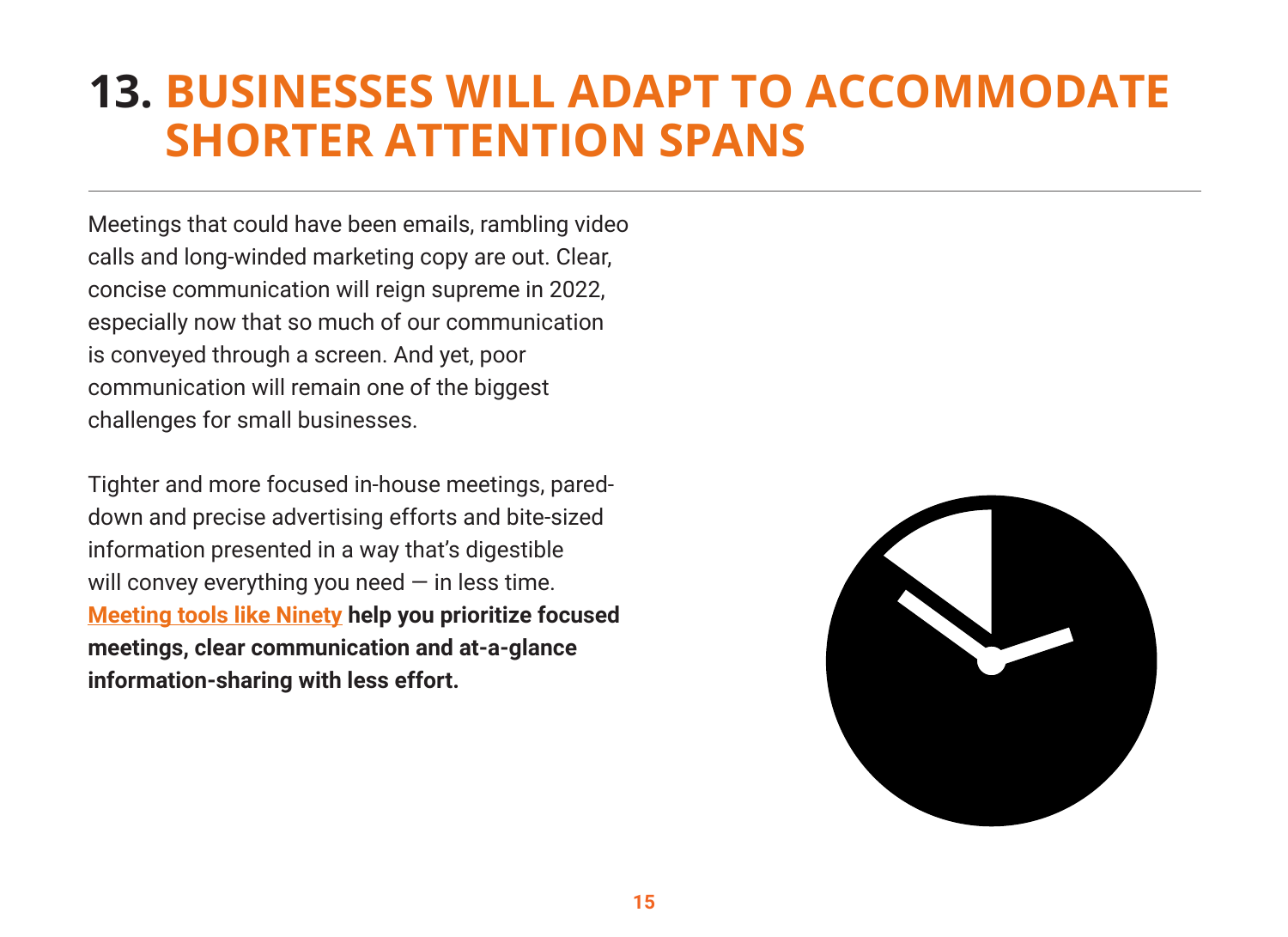# **14. DEMAND FOR ALTERNATIVE PAYMENT AND DELIVERY METHODS WILL INCREASE**

Small business owners don't always have the in-house capabilities to set up and support a wider range of payment and delivery options. However, consumer convenience will remain one of the trends in small business to watch in 2022.

According to recent data from Juniper Research, global spending via "buy now pay later" services will reach **[\\$995 billion](https://www.euronews.com/next/2021/12/06/how-will-you-buy-goods-in-2022-payment-trends-shaping-the-future-of-commerce)** by 2026, almost quadrupling the current figure. Mobile payment options, contactless payment and interest-free installment options will all be in high demand, as consumers look for more control over cash flow.

Of the retailers that have implemented contactless payments, 94% expect more and more people to use that option over the next 18 months. If it can't be done in-house, consider contracting out the tech support services that can potentially benefit your customers and offering curbside pickup or delivery.

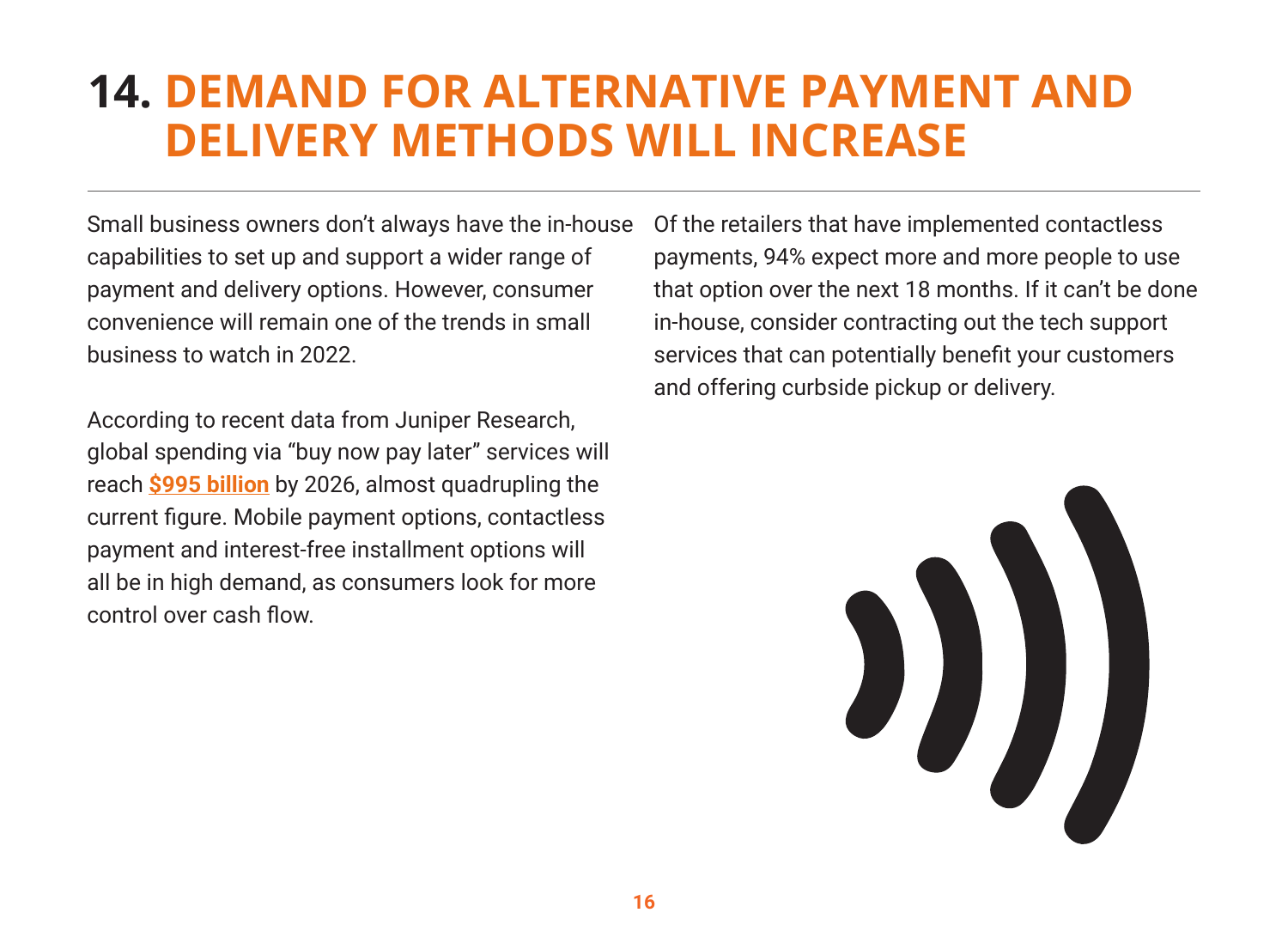# **15. SMALL BUSINESSES WILL PAVE THE WAY IN TECH AND SOFTWARE ADOPTION**

Too often, business owners shy away from the latest technology and software trends in small business. They mistakenly think that these solutions are designed for larger companies and that a smaller organization can't benefit in the same way. Sometimes, they're right. But only if the tech solutions aren't designed for smaller organizations.

There are leading software solutions specifically designed for small to mid-sized businesses. **Ninety, for one, was created as an [all-in-one tool](https://www.ninety.io/about) to help small and medium companies get serious, organized and on track.** 

"If you're a small business and some new tech comes out, you can implement it immediately," according to Joe Apfelbaum, founder and CEO of Ajax Union. "A big company has to test and test, and by the time they test and set everything up, they don't want to change it again because they've invested so much."